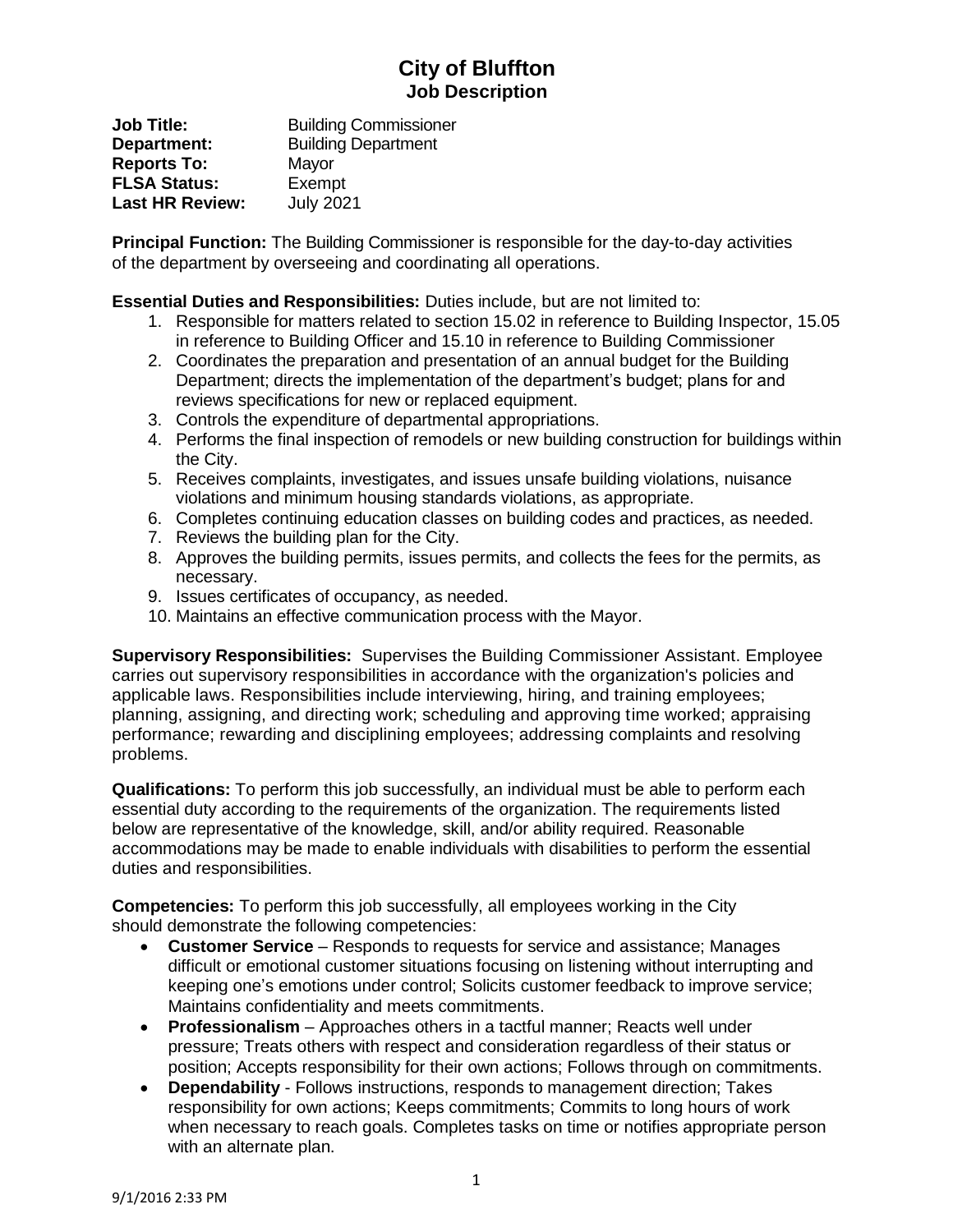## **City of Bluffton Job Description**

**Job-related Competencies –** To perform this job successfully, employees in this job should demonstrate the following competencies:

- **Problem Solving**  Identifies and resolves problems in a timely manner; Gathers and analyzes information skillfully; Develops alternative solutions; Works well in group problem solving situations; Uses reason even when dealing with emotional topics.
- **Delegation**  Delegates work assignments; Matches the responsibility to the person; Gives authority to work independently; Sets expectations and monitors delegated activities; Provides recognition for results.
- **Cost Consciousness** Works within approved budget; Develops and implements cost saving measures; Contributes to profits and revenue; Conserves organizational resources.
- **Teamwork**  Balances team and individual responsibilities; Exhibits objectivity and openness to others' views; Gives and welcomes feedback; Contributes to building a positive team spirit; Puts success of team above own interests; Able to build morale and group commitments to goals and objectives; Supports everyone's efforts to succeed.
- **Oral Communication** -Speaks clearly and persuasively in positive or negative situations; Listens and gets clarification; Responds well to questions; Demonstrates group presentation skills; Participates in meetings.
- **Written Communication** Writes clearly and informatively; Edits work for spelling and grammar; Varies writing style to meet needs; Presents numerical data effectively; Able to read and interpret written information.
- **Organizational Support** Follows policies and procedures; Completes administrative tasks correctly and on time; Supports organization's goals and values; Benefits organization through outside activities; Supports affirmative action and respects diversity.

**Education and/or Experience:** Bachelor's degree (B.A. /B.S.) from a four-year college or university; and five years related experience and/or training; or equivalent combination of education and experience. CBO Certification is required. Previous experience in building construction or related field is required. Previous supervisory experience is required.

**Other Skills and Abilities:** The following skills and abilities are either required or desired.

- Computer software skills required include: Microsoft Outlook, Word, Excel, and PowerPoint. Experience working with permitting software is desired.
- The ability to utilize a broad knowledge of management principles, practices and techniques to formulate and coordinate activities and functions with the department is required.
- A working knowledge of the processes, procedures, and practices of building construction is required.
- The ability to read and interpret blueprints or CAD drawings is required.
- A working knowledge of building codes and minimum housing standards is required.
- The ability to operate all Building Department vehicles and tools is required.
- The ability to maintain cooperative relationships with City officials and with the general public is required.
- The ability to prepare and review reports is required.
- The ability to attend meetings and seminars as requested, is required.
- The ability to operate a computer, printer, copy machine, scanner, fax machine, and other office equipment is desired.